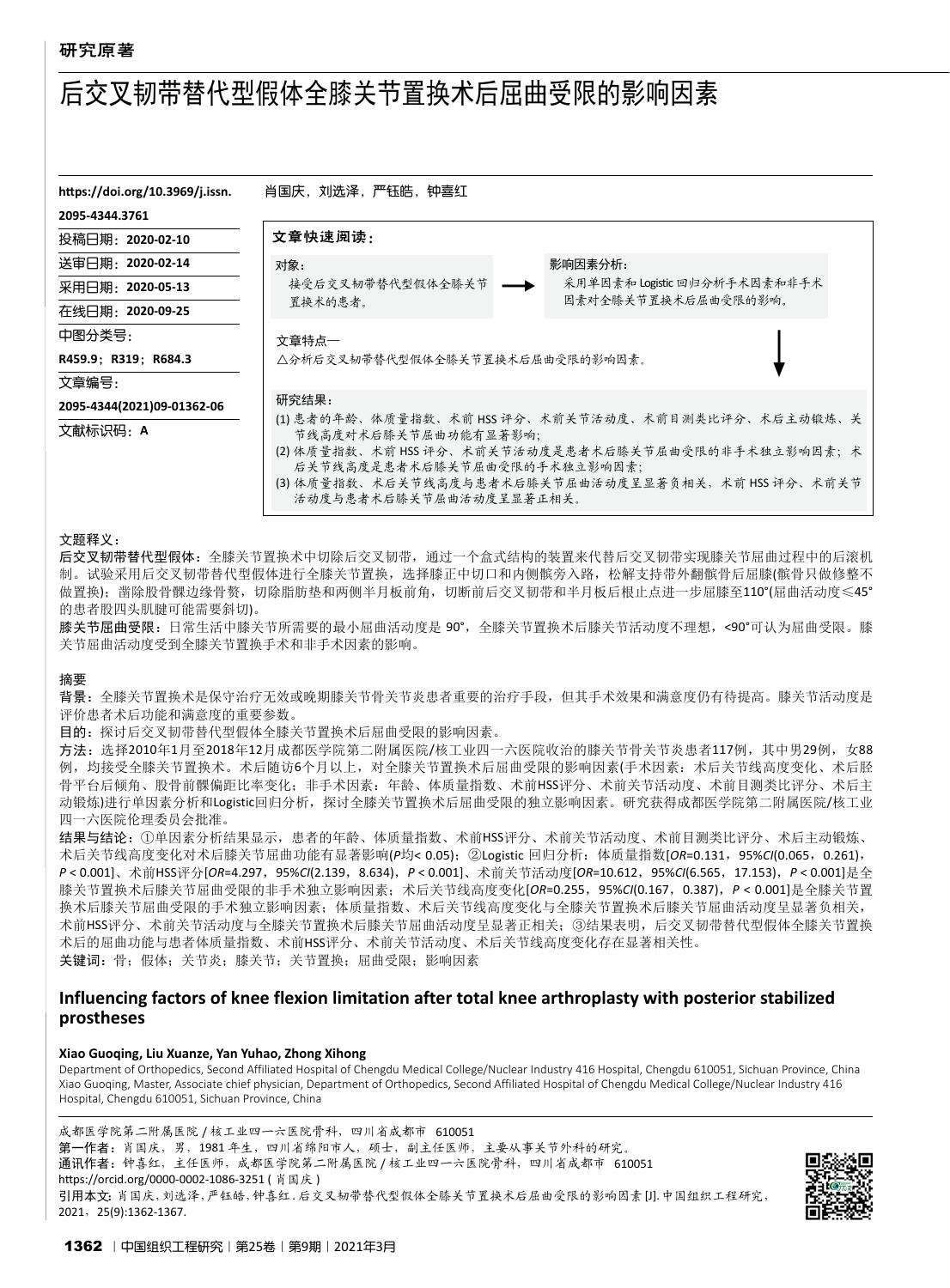**Corresponding author:** Zhong Xihong, Chief physician, Department of Orthopedics, Second Affiliated Hospital of Chengdu Medical College/Nuclear Industry 416 Hospital, Chengdu 610051, Sichuan Province, China

#### **Abstract**

BACKGROUND: Total knee arthroplasty is an important treatment for patients with ineffective conservative treatment or terminal knee osteoarthritis, but its surgical effect and patients' satisfaction still need to be improved. Range of motion is an important parameter to evaluate patients' postoperative function and satisfaction.

**OBJECTIVE:** To investigate the influencing factors of knee flexion limitation after total knee arthroplasty with posterior stabilized prostheses. **METHODS:** From January 2010 to December 2018, 117 patients with knee osteoarthritis were treated in the Second Affiliated Hospital of Chengdu Medical College/Nuclear Industry 416 Hospital, including 29 males and 88 females, all of whom received total knee arthroplasty. After a follow-up of more than 6 months, single factor analysis and Logistic regression analysis were performed on the influencing factors (surgical factors: postoperative joint line height change, postoperative tibial plateau retroversion, femoral condyle offset ratio change; non-operative factors: age, body mass index, preoperative HSS score, preoperative joint range of motion, preoperative visual analogue scale score, and postoperative active exercise) of postoperative knee flexion limitation to identify the independent impact factors of flexion limitation after total knee arthroplasty. The reaserch was approved by the Ethics Committee of the Second Affiliated Hospital of Chengdu Medical College/Nuclear Industry 416 Hospital.

RESULTS AND CONCLUSION: (1) Single factor analysis showed that the patient's age, body mass index, preoperative HSS score, preoperative range of motion, preoperative visual analogure scale score, postoperative active exercise and postoperative joint line height change had a significant effect on postoperative knee flexion function (all *P* < 0.05). (2) Logistic regression analysis: body mass index [*OR*=0.131, 95%*CI* (0.065,0.261), *P* < 0.001], preoperative HSS score [*OR*=4.297, 95%*CI* (2.139,8.634), *P* < 0.001], and preoperative range of motion [*OR*=10.612, 95%*CI* (6.565,17.153), *P* < 0.001] were non-operative independent influencing factors for patients with limited knee flexion after total knee arthroplasty. postoperative joint line height change [*OR*=0.255, 95%*CI*(0.167,0.387), *P* < 0.001] was an independent surgical influencing factor for patients with limited knee flexion after total knee arthroplasty. Body mass index and postoperative joint line height change were negatively correlated with postoperative knee flexion function; and preoperative HSS score and preoperative range of motion were positively correlated with postoperative knee flexion function. (3) The results showed that knee flexion function after total knee arthroplasty with posterior stabilized prostheses had correlations with patient's body mass index, preoperative HSS score, preoperative range of motion and postoperative joint line height change. **Key words:** bone; prosthesis; arthritis; knee; arthroplasty; flexion limitation; influencing factor

*How to cite this article: Xiao Gq, Liu Xz, Yan Yh, Zhong Xh. Influencing factors of knee flexion limitation after total knee arthroplasty with posterior stabilized prostheses. Zhongguo Zuzhi Gongcheng Yanjiu. 2021;25(9):1362-1367.* 

# **0** 引言 **Introduction**

膝关节骨关节炎是一种常见的退行性疾病,随着中国人 口老龄化加剧,膝关节骨关节炎患病人群不断增加,最新数 据显示中国膝关节骨关节炎的患病率为 8.1%[1], 全国约 1.2 良或松动; ③合并其他疾病、手术并发症等影响康复训练; 亿人受到膝骨关节炎的困扰。对于轻中度的膝骨关节炎患者, 常选择非类固醇类抗炎药、关节腔注射玻璃酸钠、运动康复 等方法进行治疗,多数患者的症状可以缓解。对于保守治疗 无效或晚期的膝骨关节炎患者,全膝关节置换术是一种重要 的治疗手段。近年来,随着全膝关节置换技术和围术期管理 不断完善,患者的满意度明显提高,但是多项大数据研究显 示全膝关节置换术后的满意度在 75% 左右 <sup>[2-3]</sup>。膝关节活动 度是评价患者术后功能和满意度的重要参数<sup>[4]</sup>。研究回顾性 分析 2010 年 1 月至 2018 年 12 月成都医学院第二附属医院 / 核工业四一六医院实施的 117 例全膝关节置换术患者的病历 资料,探讨全膝关节置换术后屈曲受限的影响因素,有利于 临床医师拟定术前计划、术中决策及术后康复计划。

# **1** 对象和方法 **Subjects and methods**

1.1 设计 回顾性病例分析。

1.2 时间及地点 试验于 2010 年 1 月至 2020 年 6 月在成都 医学院第二附属 / 医院核工业四一六医院完成。

1.3 对象 选择 2010 年 1 月至 2018 年 12 月成都医学院第 二附属医院 / 核工业四一六医院收治的膝关节骨关节炎患者 117 例, 其中男 29 例, 女 88 例, 均接受全膝关节置换术。 研究获得成都医学院第二附属医院核工业四一六医院伦理委 员会批准。

纳入标准: ①患者均被确诊为膝关节骨关节炎, Kellgren-Lawrence Ⅲ - Ⅳ级, 保守治疗无效, 严重影响患者

的正常生活 [1] ; ②均为初次全膝关节置换手术患者; ③患者 对治疗知情同意;④随访资料完整,随访时间≥ 6 个月。

排除标准:①关节外畸形≥ 15°;②膝关节假体位置不 ④限制性或铰链式假体。

1.4 材料 后交叉韧带替代型假体材料学特征见表 **1**。

表 **1** |后交叉韧带替代型假体材料学特征

| Table $1 \mid$ Material characteristics of posterior stabilized prostheses |  |
|----------------------------------------------------------------------------|--|
|----------------------------------------------------------------------------|--|

| 项目          | 后交叉韧带替代型假体                                                           |
|-------------|----------------------------------------------------------------------|
| 生厂厂家<br>批准号 | 北京爱康宜诚医疗器材股份有限公司<br>国械注准 2015346136                                  |
| 材质及组成       | 该产品由股骨假体、髌骨假体、胫骨托、固定螺钉、锁闩及半月<br>板假体组成。股骨假体及胫骨托由符合 ISO5832-4 标准规定的铸   |
|             | 造钴铬钼合金材料制成, 固定螺钉及锁闩由符合 ISO5832-12 标准<br>规定的锻造钴铬钼合金材料制成,半月板假体及髌骨假体由符合 |
|             | ISO5834-2 标准规定的 1 型超高分子量聚乙烯制成。灭菌包装                                   |
| 适应证         | 该产品主要用于严重的膝关节疼痛、不稳、畸形, 日常活动严重障                                       |
| 不良反应        | 碍, 经过保守治疗无效或效果不显著病例的膝关节置换<br>假体周围骨折、金属过敏、滑膜增生等                       |

#### 1.5 方法

1.5.1 手术方法 该组病例全部采用爱康医疗器材有限公司 的后交叉韧带替代型假体,麻醉方式均为全麻,采取膝正中 切口和内侧髌旁入路, 松解支持带外翻髌骨后屈膝 ( 髌骨只 做修整不做置换 )。凿除股骨髁边缘骨赘,切除脂肪垫和两 侧半月板前角,切断前后交叉韧带和半月板后根止点进一步 屈膝至 110°( 屈曲活动度≤ 45° 的患者股四头肌腱可能需要 斜切 )。先做股骨远端截骨,然后将胫骨前脱位做平台截骨, 伸直位内外间隙平衡后做"四合一"截骨、股骨髁间截骨和 平台开槽,切除残留的半月板,清理股骨后髁骨赘,屈曲位 内外间隙和屈伸间隙平衡后, 将"鸡尾酒"50 mL( 罗哌卡因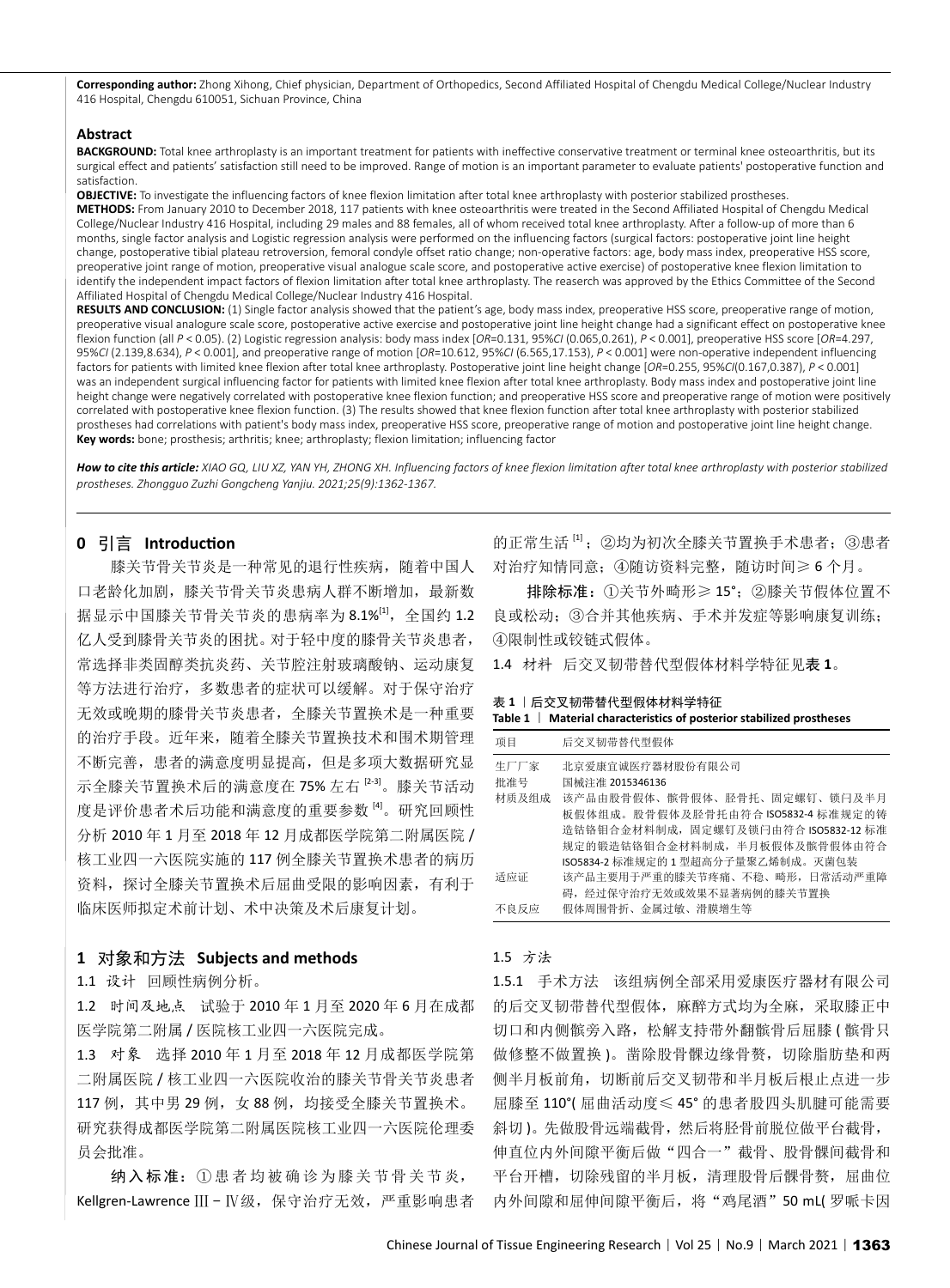## **Research Article**

100 mg+ 吗啡 10 mg+ 复方倍他米松注射液 2 mL 加生理盐水 配成 100 mL) 注入后关节囊,使用骨水泥固定假体。后髁截 骨均采用后参考,当后参考与前参考不一致时,可少量加截 股骨前髁或将股骨远端截骨模块调整为轻度屈曲,从而保证 后髁截骨量恒定。早期的病例如果术中发现髌骨外移超过髌 骨宽度 3/4 甚至髌骨骑跨在股骨外髁上,将外旋截骨角度增 大至 5°;后期根据术前膝关节 CT 测量的股骨后髁角以及髌 股关节对合情况调整外旋截骨角度。假体安装完毕后,助手 抱患侧大腿后方使髋关节屈曲 90°,所有患者的膝关节在自 然重力下屈曲活动度≥ 110°,伸直活动度≥ -10°。最大范围 屈伸膝关节,观察髌骨轨迹,如果髌骨外移或向外倾斜,纵 形切开外侧支持带,无拇指试验为阴性说明髌股关节对合满 意。松开止血带彻底止血,置入匹配的聚乙稀衬垫并放置普 通硅胶引流管, 屈膝 110° 缝合关节囊和切口, 通过引流管 向关节腔注射 100 mL 氨甲环酸 (1 g), 最后将剩下 50 mL "鸡 尾酒"注入股四头肌、内外侧副韧带和切口附近。所有入组 患者均由同一手术团队按照同样的标准完成。

1.5.2 研究方法 患者资料包括:①性别、年龄、体质量、 身高等信息;②术前 HSS 评分、术前关节活动度、术前目 测类比评分、术前关节线高度、术前股骨前髁偏距比率; ③手术记录;④术后关节线高度、术后胫骨平台后倾角、 术后股骨前髁偏距比率;⑤术后主动锻炼情况;⑥术后屈 曲活动度。

以患者术后第 6 个月随访时的最大屈曲活动度为研究对 象, 分析手术因素 ( 术后关节线高度变化、术后胫骨平台后 倾角、股骨前髁偏距比率变化 ) 和非手术因素 ( 年龄、体质 量指数、术前 HSS 评分、术前关节活动度、术前目测类比评 分、术后主动锻炼 ) 对患者术后膝关节屈曲功能的影响。使 用 Sonial vision versa X 射线摄像系统 (生产厂家: 日本岛津) 拍摄标准的膝关节正位和侧位 X 射线片,采用 Digimizer 软 件测量图像, 根据 HOFMANN 等 <sup>51</sup> 介绍的方法以股骨内收肌 结节为参考标志测量关节线高度, 根据 SCOTT 等 <sup>6</sup> 和 NG 等 <sup>[7]</sup> 介绍的方法测量股骨前髁偏距比率。每位患者重复测量 3 次 取平均值, 以减小误差。

1.5.3 术后随访 117 例患者均获得随访, 随访内容包括最大 屈曲活动度、患侧膝关节正侧位 X 射线片 ( 测量关节线高度、 胫骨平台后倾角、股骨前髁偏距比率 ) 及术后锻炼的依从性。 随访方式包括到院随访和电话随访; 前 3 个月每月随访, 之 后每 3 个月随访一次。

1.6 主要观察指标 术后关节线高度变化、术后胫骨平台后 倾角、股骨前髁偏距比率变化及患者年龄、体质量指数、术 前 HSS 评分、术前关节活动度、术前目测类比评分、术后主 动锻炼的依从性。

1.7 统计学分析 采用 SPSS 19.0 软件进行统计学分析, 计量 资料用 *x -* ±*s* 表示,采用 *t* 检验,计数资料用 *n*/% 表示,采用 卡方检验;对患者术后膝关节屈曲受限的影响因素进行单因 素分析,并采用非条件 Logistic 回归进行多因素分析,*P* < 0.05

表示差异有显著性意义。

#### **2** 结果 **Results**

2.1 参与者数量分析 117 例患者均进入结果分析。

2.2 一般资料 纳入的 117 例患者,年龄 49-85 岁,平均 70.8 岁;104 例单膝,13 例双膝,1 例同期置换双膝,另 12 例分 2 次置换,患者一般资料见表 **2**。

表 **2** |全膝关节置换 117 例一般资料

**Table 2** | **General information of 117 patients undergoing total knee arthroplasty**

| 项目                               | $\mathsf{n}$ | 构成比(%) |
|----------------------------------|--------------|--------|
| 性别                               |              |        |
| 男                                | 29           | 24.79  |
| 女                                | 88           | 75.21  |
| 年龄                               |              |        |
| <65 岁                            | 31           | 26.50  |
| ≥ 65 岁                           | 86           | 73.50  |
| 体质量指数                            |              |        |
| $<$ 25 kg/m <sup>2</sup>         | 38           | 33.48  |
| $\geqslant$ 25 kg/m <sup>2</sup> | 79           | 67.52  |
| 术前 HSS 评分                        |              |        |
| <59分                             | 98 膝         | 75.38  |
| ≥ 59 分                           | 32 膝         | 24.62  |
| 术前关节活动度                          |              |        |
| $< 90^\circ$                     | 40 膝         | 30.77  |
| $\geqslant 90^\circ$             | 90 膝         | 69.23  |
| 术前目测类比评分                         |              |        |
| <6分                              | 43 膝         | 33.08  |
| $\geqslant$ 6 分                  | 87膝          | 66.92  |

2.3 全膝关节置换术后膝关节屈曲受限的单因素分析 单因 素分析结果表明,患者的年龄、体质量指数、术前 HSS 评分、 术前关节活动度、术前目测类比评分、术后主动锻炼、术后 关节线高度变化对术后膝关节屈曲功能有显著影响 (*P* 均 < 0.05),见表 **3**。

2.4 全膝关节置换术后膝关节屈曲受限的多因素分析 多项研究证实, 全膝关节置换术后患者恢复日常生活, 膝 关节的屈曲活动度必须达到90°[8],因此试验将术后膝关节 屈曲活动度≥ 90° 的患者作为关节功能良好组,<90° 的患者 作为关节功能不良组,将表3中单因素分析存在统计学差 异的因素作为自变量,术后膝关节屈曲活动度 (不良=0, 良好 =1) 作为因变量, 进行 Logistic 回归分析。各因素赋值 见表 **4**。

结果显示,体质量指数 [*OR*=0.131,95%*CI*(0.065,0.261), *P* < 0.001]、术前 HSS 评分 [(*OR*=4.297,95%*CI*(2.139,8.634), *P* < 0.001]、术前关节活动度 [*OR*=10.612,95%*CI*(6.565, 17.153),*P* < 0.001] 是全膝关节置换术后患者膝关节屈曲受 限的非手术独立影响因素;术后关节线高度变化 [*OR*=0.255, 95%CI (0.167, 0.387),  $P < 0.001$ ] 是全膝关节置换术后患者膝 关节屈曲受限的手术独立影响因素;其中体质量指数、术后 关节线高度变化与全膝关节置换术后患者膝关节屈曲活动度 呈显著负相关,术前 HSS 评分、术前关节活动度与全膝关节 置换后患者膝关节屈曲活动度呈显著正相关,见表 **5**。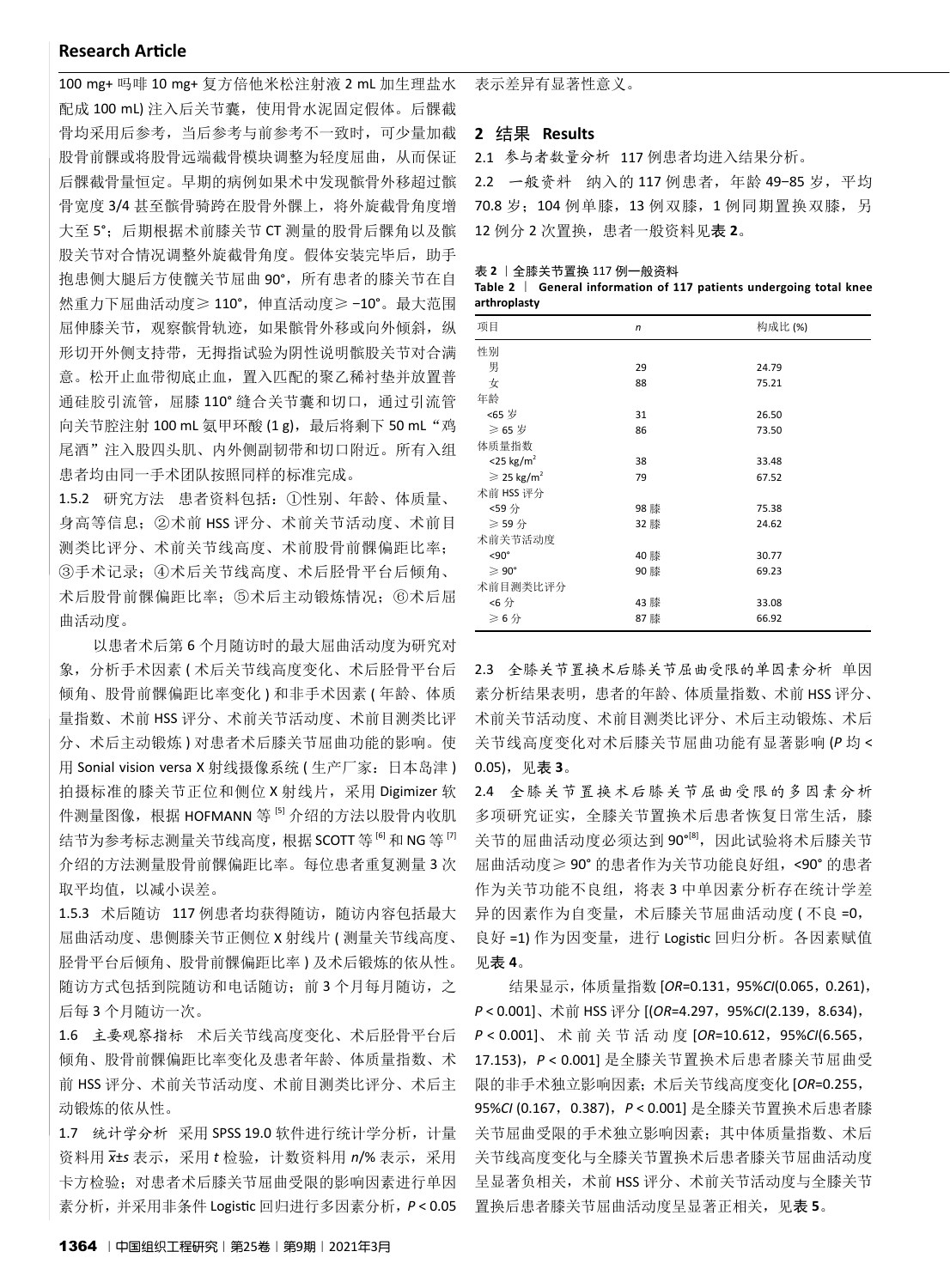表 **3** |全膝关节置换术后膝关节屈曲受限的单因素分析结果 (*n*/%) **Table 3** | **Univariate analysis of factors affecting postoperative knee flexion limitation after total knee arthroplasty**

| 影响因素                             | 术后膝关节屈曲活动度(°)<br>n |             |        | P值      |  |
|----------------------------------|--------------------|-------------|--------|---------|--|
| 非手术因素                            |                    |             |        |         |  |
| 性别                               |                    |             | 0.687  | 0.493   |  |
| 男                                | 29                 | 102.25±8.25 |        |         |  |
| 女                                | 88                 | 103.42±8.04 |        |         |  |
| 年龄                               |                    |             | 2.284  | 0.024   |  |
| <65 岁                            | 31                 | 103.85±8.58 |        |         |  |
| ≥ 65 岁                           | 86                 | 100.25±7.74 |        |         |  |
| 体质量指数                            |                    |             | 3.677  | < 0.001 |  |
| $< 25$ kg/m <sup>2</sup>         | 38                 | 108.25±8.15 |        |         |  |
| $\geqslant$ 25 kg/m <sup>2</sup> | 79                 | 102.69±8.02 |        |         |  |
| 术前 HSS 评分                        |                    |             | 14.921 | < 0.001 |  |
| <59分                             | 98 膝               | 99.54±8.52  |        |         |  |
| ≥ 59 分                           | 32 膝               | 123.05±7.85 |        |         |  |
| 术前关节活动度                          |                    |             | 18.977 | < 0.001 |  |
| $< 90^{\circ}$                   | 40 膝               | 85.69±8.25  |        |         |  |
| $\geqslant 90^{\circ}$           | 90 膝               | 118.25±8.24 |        |         |  |
| 术前目测类比评分                         |                    |             | 5.435  | < 0.001 |  |
| <6分                              | 43 膝               | 110.25±7.05 |        |         |  |
| ≥6分                              | 87膝                | 103.25±6.84 |        |         |  |
| 术后主动锻炼                           |                    |             | 13.973 | < 0.001 |  |
| 是                                | 74 膝               | 115.52±8.41 |        |         |  |
| 否                                | 56 膝               | 95.25±7.89  |        |         |  |
| 手术因素                             |                    |             |        |         |  |
| 术后关节线高度变化                        |                    |             | 2.384  | 0.019   |  |
| $\leqslant$ 4 mm                 | 120 膝              | 109.32±7.63 |        |         |  |
| $>4$ mm                          | 10 膝               | 103.32±7.84 |        |         |  |
| 术后胫骨平台后倾角                        |                    |             | 1.331  | 0.186   |  |
| $\leqslant 6^{\circ}$            | 69 膝               | 102.26±8.22 |        |         |  |
| $> 6^{\circ}$                    | 61 膝               | 104.18±8.16 |        |         |  |
| 股骨前髁偏距变化                         |                    |             | 1.736  | 0.085   |  |
| 术前≥术后                            | 11 膝               | 104.22±7.85 |        |         |  |
| 术前 < 术后                          | 119 膝              | 101.84±7.66 |        |         |  |

### **3** 讨论 **Discussion**

全膝关节置换术是晚期膝关节骨关节炎的重要治疗手段, 可以明显改善患者的生活质量,无论是旋转平台还是固定平 台假体的 10年生存率均达到 92% 以上 [9-11], 但是与全髋关节 置换相比,全膝关节置换的手术效果和满意度还有待提高。 全膝关节置换术后的活动度是影响全膝关节置换手术效果和 满意度的重要指标。VAN ONSEM 等 [12] 研究发现, 男性患者在 全膝关节置换术后的活动度每增加 5° 满意度将提升 6-8 倍。 DEVERS 等<sup>[13]</sup> 认为全膝关节置换术后高屈曲活动度特别是膝 关节屈曲超过 130°, 将明显改善全膝关节置换术后的功能。

SINGH 等 [14] 调查了梅奥诊所关节注册中心 1993 至 2005 年的全膝关节置换手术患者,发现体质量指数≥ 35 kg/m<sup>2</sup> 是 全膝关节置换术后功能受限的高危因素。XU 等 [15] 回顾性分 析 126 例单侧全膝关节置换手术患者术后 10 年的功能变化, 根据体质量指数分为对照组(体质量指数<30 kg/m2)和肥胖组 (体质量指数≥30 kg/m2),结果显示尽管肥胖和非肥胖患者 在术后功能和生活质量上都有明显改善,但肥胖患者术后 10 年的 Oxford Knee Score(OKS) 和 Mental Component Score(MCS) 改善较小。此次研究将患者体质量指数以 25 kg/m<sup>2</sup> 为临界值, 结果显示体质量指数 <25 kg/m2 患者在术后表现出更理想的屈 曲活动度,考虑可能与非肥胖患者在屈曲时膝关节后方的软 组织阻挡小有关;另外在训练强度相同的前提下,肥胖患者

表 **4** |各因素赋值说明 **Table 4** | **Explanation of each factor assignment**

| 因素        | 赋值说明                                                        |
|-----------|-------------------------------------------------------------|
| 年龄        | <65 岁 =1, $\geqslant$ 65 岁 =2                               |
| 体质量指数     | $<$ 25 kg/m <sup>2</sup> =1, $\geq$ 25 kg/m <sup>2</sup> =2 |
| 术前 HSS 评分 | <59 分 =1, ≥ 59 分 =2                                         |
| 术前关节活动度   | $\langle 90^\circ = 1, \rangle \geq 90^\circ = 2$           |
| 术前目测类比评分  | <6 分 =1, ≥ 6 分 =2                                           |
| 术后主动锻炼    | 是 =1, 否 =2                                                  |
| 术后关节线高度变化 | $\leq 4$ mm=1, >4 mm=2                                      |
|           |                                                             |

| 表 5   全膝关节置换术后膝关节屈曲受限的多因素分析结果                                           |
|-------------------------------------------------------------------------|
| Table 5   Multivariate analysis of factors affecting postoperative knee |
| flexion limitation after total knee arthroplasty                        |

| 因素                            | 6 值                              | S.E. $(x^2)$   | 标准误 Wald 卡方 P 值 OR 值       |                 | 95%Cl 值                                                                        |
|-------------------------------|----------------------------------|----------------|----------------------------|-----------------|--------------------------------------------------------------------------------|
| 体质量指数<br>术前 HSS 评分<br>术前关节活动度 | $-2.036$ 0.354<br>1.458<br>2.362 | 0.356<br>0.245 | 33.079<br>16.773<br>92.945 | $< 0.001$ 0.131 | 0.065, 0.261<br>$< 0.001$ 4.297 2.139, 8.634<br>$< 0.001$ 10.612 6.565, 17.153 |
| 术后关节线高度变化                     | $-1.368$ 0.214                   |                | 40.864                     | $< 0.001$ 0.255 | 0.167,<br>0.387                                                                |

完成训练的难度比普通患者大也是原因之一。既往研究认为 年龄是全膝关节置换手术效果的影响因素,年龄越大,患者 的全身状况、耐受疼痛的能力和术后康复的依从性越差,因 此高龄患者术后的屈曲活动度相对较小,但是随着围术期管 理和康复水平的不断提高,年龄的负面效应逐渐弱化。此次 研究结果显示, 尽管单因素分析中年龄对全膝关节置换术后 屈曲活动度的影响有统计学差异,但多因素分析中却不是独 立影响因素。值得注意的是,与年龄和全膝关节置换术后功 能的关系不同,年龄和全膝关节置换术后满意度的关系在多 个研究中呈现正相关的结果。LANGE 等 [16] 调查分析了 529 例 年轻患者(18-55岁)和2001例老年患者(65-75岁),均为 非炎症性关节炎,并接受全膝关节置换术,研究发现相对于 年轻患者,老年患者的整体满意度更高。MERLE-VINCENT 等<sup>[17]</sup> 的一项前瞻性多中心研究也显示,≥ 70 岁患者更容易获得较 高的满意度。作者认为全膝关节置换术后的满意度与患者手 术前后功能改善的大小有关,与全膝关节置换术后功能恢复 的绝对值不相关,因此年龄与全膝关节置换术后功能及年龄 与全膝关节置换术后满意度相关性研究的结论并不矛盾。

PUA 等 [18] 在一项前瞻性队列研究中统计了 4 026 例初次 全膝关节置换手术患者,调查发现术前屈曲活动度是与术后 屈曲活动度正相关的最强预测因子。LANGLOIS 等<sup>[19]</sup> 对 584 例全膝关节置换进行了前瞻性的随访研究 ( 随访时间≥ 5 年 ), 研究显示最终屈曲活动度与术前屈曲活动度正相关,但没有 显示最终屈曲活动度和患者术前功能具有相关性。张恒岩 等 [20] 应用多重线性回归对患者体质量指数、术前活动度与术 后活动度进行分析,结果显示术后活动度与术前活动度正相 关,与体质量指数负相关。多项研究显示,全膝关节置换术 前活动度与术后活动度正相关,与此次研究结果一致,但仍 然有部分研究提出不同的结论。RUSSELL 等<sup>[21]</sup> 对 153 例全膝 关节置换术后的活动度进行评估,根据术前活动度分为 2 组 ( Ⅰ组,术前活动度 <95°;Ⅱ组,术前活动度 >95°),结果显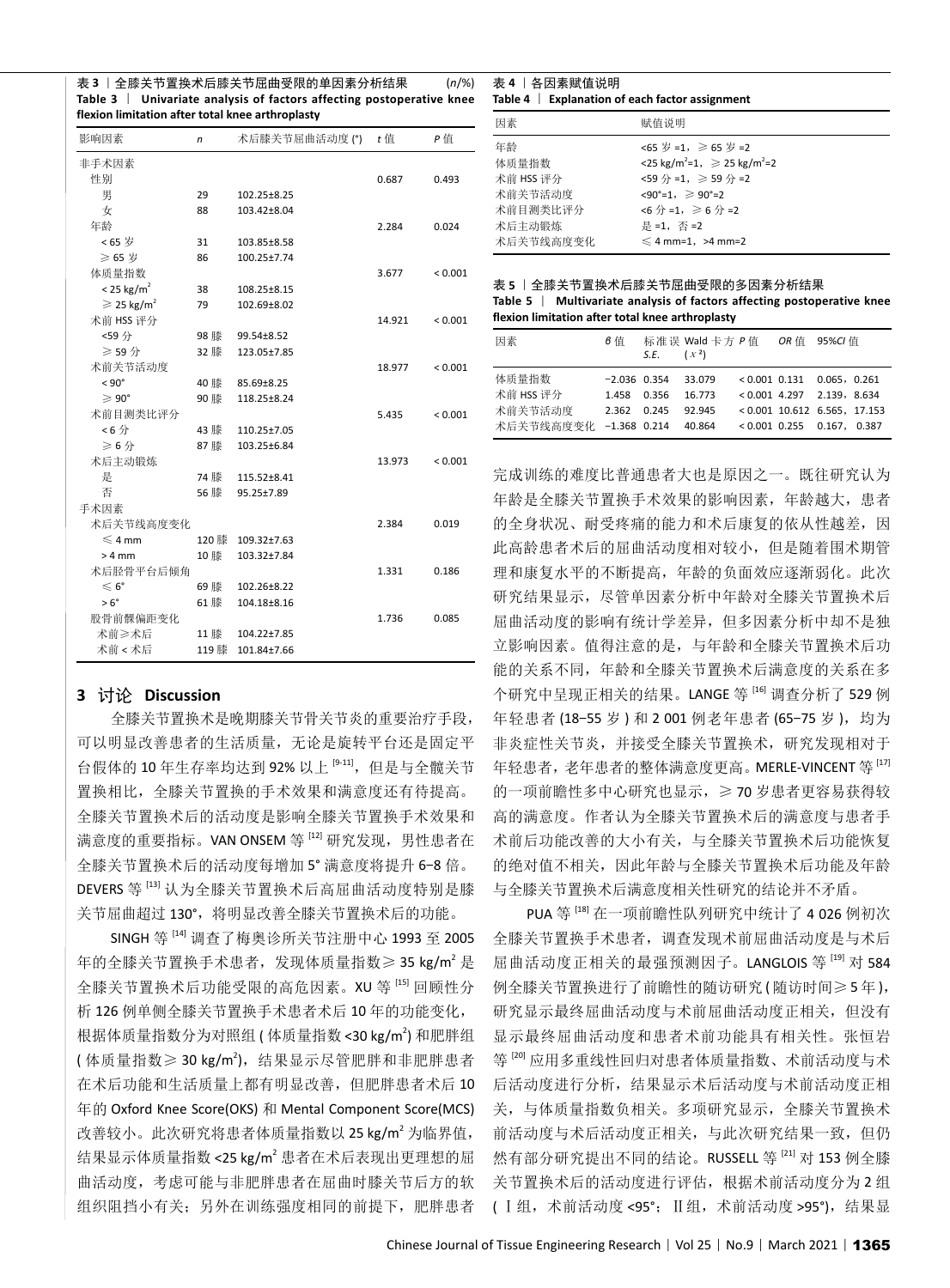## 研究原著

示术后 3,12 个月两组在屈曲活动度均无差异,并且在 3-12 个月,所有患者活动度的变化不超过 2°。术前 HSS 评分、目 测类比评分和术后屈曲活动度的相关性研究较少,作者认为 患者术前 HSS 评分越高功能越好,术后恢复的难度就越小。 目测类比评分和 HSS 评分负相关,所以术前目测类比评分越 低预示术后屈曲活动度越好。

在全膝关节置换术后的康复上,作者主张在良好镇痛的 前提下尽早恢复膝关节活动度,鼓励患者每天在最大屈伸活 动度坚持足够长的时间即提倡牵张训练,避免频繁小范围活 动,同时指导患者肌力训练,一方面通过肌肉泵效应促进肢 体血液循环,降低深静脉血栓风险;另一方面,肌力的增强 有助于改善患者的主动活动度。张银光等<sup>[22]</sup> 研究发现, 出 院时患者膝关节活动度与术后1年的活动度有关,术后早期 功能训练有利于最大限度地提高全膝关节置换术后活动度。 BAWA 等<sup>[23]</sup> 研究显示, 全膝关节置换术后和麻醉下手法松解 的时间间距与最终活动度呈负相关,对于活动度差的患者应

尽量在全膝关节置换术后 75 d 内采取麻醉下手法松解, 从而 争取更理想的活动功能。WITVROUW 等<sup>[24]</sup> 研究发现与麻醉 下手法松解相比,牵张训练在患者活动度和功能方面有着相 同甚至更好的效果,因此对于全膝关节置换术后屈曲活动度 恢复慢或膝关节持续僵硬的患者,牵张训练是首选的康复方 式。以上研究结论与作者的康复理念一致,作者建议最好在 全膝关节置换术后一两个月恢复患者的活动度,时间越久活 动度的恢复越困难,相对于持续被动活动,现在更推崇牵张 训练。在患者是否主动锻炼的判断上,此次研究存在一定局 限性,无法对主动锻炼进行量化,只是根据患者随访时的反 馈及恢复情况来判断患者锻炼的依从性,如何量化主动锻炼 是该研究继续完善的方向。

VAN LIESHOUT 等<sup>[25]</sup> 对全膝关节置换术后关节线改变和 预后之间的关系进行了荟萃分析,结果显示关节线升高与 术后 KSS 评分呈显著负相关,作者建议关节线的升高不应超 过 4 mm。HAN 等<sup>[26]</sup> 回顾性分析 166 例随访期 2 年以上的 全膝关节置换翻修 (144 例患者 ) 手术,结果显示股骨关节 线高度是影响全膝关节置换翻修术后活动度的唯一因素。 FORNALSKI 等<sup>[27]</sup> 对 6 具尸体标本进行了生物力学研究, 结 果显示关节线升高会导致膝关节活动度的丢失。基于以上研 究,此次研究将 4 mm 作为关节线改变的参考标准进行分类, 证实术后关节线高度变化是全膝关节置换术后膝关节屈曲受 限的手术独立影响因素。

CINOTTI 等 [28] 通过 MRI 测量 80 例正常膝关节胫骨平台 骨性后倾角和半月板后倾角,发现骨性后倾角内侧 8°,外侧 7.7°,而半月板后倾角内侧 4.1°,外侧 3.3°。部分学者提出胫 骨平台截骨时应该考虑半月板和平台软骨的厚度,以半月板 后倾角作为胫骨平台截骨时的后倾角度,更符合人体原有的 解剖学特点。此次研究在早期预设 7° 为胫骨平台后倾角, 后 期把胫骨平台后倾角调整为 3°-5°,但并没有发现其与术后 屈曲活动度存在联系,这与刘凯等 [29] 的研究结论一致。作

者认为胫骨平台后倾角小范围的变化不会对术后屈曲活动度 产生影响,后交叉韧带替代型假体不同于后交叉韧带保留型 假体,后交叉韧带保留型假体在全膝关节置换术中屈曲间隙 的张力容易受到胫骨平台后倾角度变化的影响,而后交叉韧 带替代型假体的屈曲间隙不再受到后交叉韧带的限制,胫骨 平台后倾角影响较小。

近年来临床医生越来越重视髌股关节填塞对全膝关节置 换术后屈曲功能的负面影响,髌股关节填塞的影响因素包括 股骨滑车和髌骨 2 方面。此次研究只是切除髌骨周围的骨赘, 未作髌骨置换,髌骨保留了原有厚度,因此股骨滑车是影响 髌股关节填塞的主要因素。股骨前髁偏距是评估股骨滑车厚 度的重要参数,但是股骨前髁偏距变化多少才会对屈曲功能 产生影响尚没有统一的结论,并且不同的人种、体型、膝关 节大小其股骨前髁偏距也不一样,因此有学者提出使用股骨 前髁偏距比率(股骨前髁偏距/股骨直径)作为评价指标,来 消除不同个体之间股骨前髁偏距大小的影响。MIHALKO 等 [30] 在尸体研究中发现股骨滑车少截 2 mm 则被动屈曲活动度减 少 (1.3±1.2)°,少截 4 mm 则被动屈曲活动度减少 (4.8±3.2)°, 认为股骨前方形态的改变可能对屈曲有小的影响,但在临床 上也许并不重要。KEMP 等 [31] 回顾性分析了 107 例全膝关 节置换手术患者的 X 射线片, 他们认为股骨前髁偏距增大 WOMAC 功能评分越差, 但是把股骨滑车和髌骨作为整体进行 分析时其与 WOMAC 功能评分之间没有明确的相关性。此次 研究中股骨前髁偏距比率术后小于术前者,术后屈曲活动度 更好,但数据分析显示无统计学意义。其原因主要有 3 方面: ①术者对股骨前参考较为重视,操作上避免了前髁过度抬高; ②第二,相邻假体型号大小差值仅为 2.5 mm,数据偏倚控制 在一个较小的范围;③第三,X 射线片测量受限于特定的投照 角度,在测量原理上存在一定缺陷。正常人的股骨后髁内外 侧不等,而全膝关节置换使股骨后髁内外侧相等,因此手术 前后膝关节侧位 X 射线片的投照角度是不同的,会对测量结 果产生一定的影响;④数据显示大多数患者的股骨前髁偏距 比率术后是大于术前的,但是术后屈曲活动度的下降却没有 统计学意义,作者分析股骨前髁偏距比率在一定范围内增大 可能不会对屈曲活动度产生明显影响,但这需要对股骨前髁 偏距比率的大小进行量化分析,确定对屈曲活动度产生影响 的临界值。另外,在术中直接测量股骨前髁截骨厚度并与假 体前髁厚度进行比较, 会提高该项研究的可靠性, 也是下一 步对研究方法进行优化的方向。

综上所述,全膝关节置换术后的屈曲功能与患者的体质 量指数、术前 HSS 评分、术前关节活动度、术后关节线高度 变化存在显著相关性,明确这些影响因素有助于术前更加准 确地预测患者术后功能,引导患者对手术效果合理地期望, 以及术者对手术细节更加精准地把控。

作者贡献:钟喜红进行试验设计,试验实施为刘选泽,试验评估为 肖国庆,资料收集为严钰皓,肖国庆成文,钟喜红审校。 经费支持:该文章未接受任何经费支持。